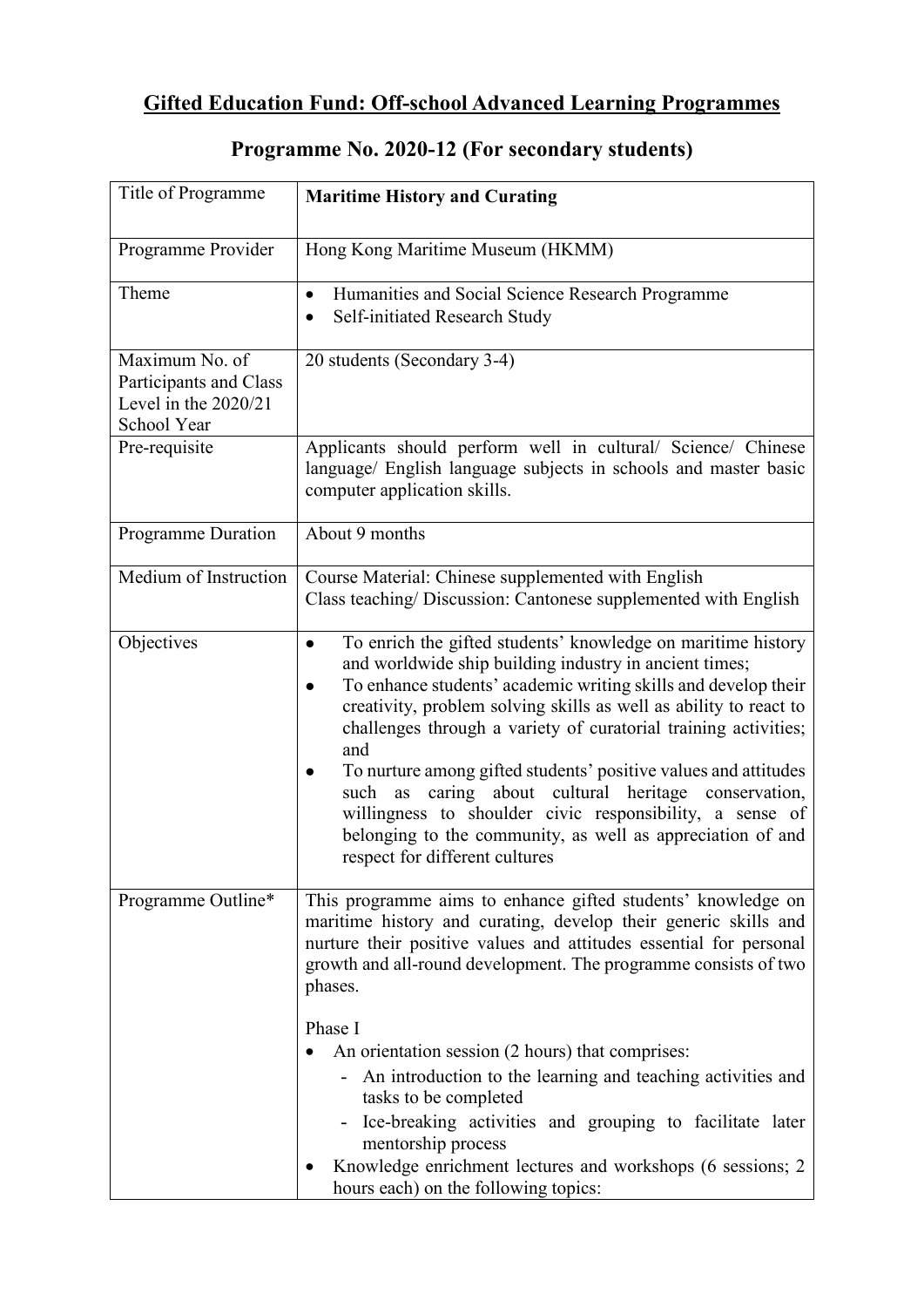|                                                            | - Maritime history and maritime trade in ancient Asia,<br>Islamic world and Europe<br>Techniques of ship construction from the past to the present<br>- An introduction to curating and the roles of curators<br>Enquiry-based writing skills<br>Academic writing skills<br>- Features of the permanent exhibition of HKMM<br>Phase II<br>Practicum at the HKMM (6 sessions; 3 hours each) on the<br>following topics:<br>- Curatorial training<br>Storytelling workshop<br>Oral presentation on physical and virtual exhibition<br>In groups, students will meet their mentors who will give them<br>guidance and advice on a research topic and construction of<br>exhibits/ an exhibition corner. (7.5 hours/month; 30 hours in<br>total).<br>A maritime history and curating competition will be held for 2<br>weeks in Nov 2021 (tentative) for the gifted students to<br>showcase their learning outcomes and achievements.<br>Students will need to submit a research paper, relevant models/<br>$\bullet$<br>exhibits and a piece of reflection on their learning experience by<br>the end of the programme. |
|------------------------------------------------------------|----------------------------------------------------------------------------------------------------------------------------------------------------------------------------------------------------------------------------------------------------------------------------------------------------------------------------------------------------------------------------------------------------------------------------------------------------------------------------------------------------------------------------------------------------------------------------------------------------------------------------------------------------------------------------------------------------------------------------------------------------------------------------------------------------------------------------------------------------------------------------------------------------------------------------------------------------------------------------------------------------------------------------------------------------------------------------------------------------------------------|
|                                                            | * In view of the COVID-19 epidemic, some sessions of the<br>programme may be conducted online.                                                                                                                                                                                                                                                                                                                                                                                                                                                                                                                                                                                                                                                                                                                                                                                                                                                                                                                                                                                                                       |
| Admission Fee                                              | Free of charge                                                                                                                                                                                                                                                                                                                                                                                                                                                                                                                                                                                                                                                                                                                                                                                                                                                                                                                                                                                                                                                                                                       |
| <b>Application Method</b>                                  | Application form can be downloaded from the following webpage:<br>https://www.edb.gov.hk/en/curriculum-developme<br>nt/curriculum-area/gifted/ge fund/gef/osalp.html<br>Please complete the application form and send it by post on or<br>before 15 April 2021 to the following address:<br>Hong Kong Maritime Museum<br>Central Pier No.8<br>Hong Kong<br>(Attn: Ms CHU Man-yin)                                                                                                                                                                                                                                                                                                                                                                                                                                                                                                                                                                                                                                                                                                                                    |
| Documents to be<br>Submitted along with<br>the Application | A photocopy of school report card for the last academic year<br>$\bullet$<br>Evidence of Other Learning Experiences (if any)                                                                                                                                                                                                                                                                                                                                                                                                                                                                                                                                                                                                                                                                                                                                                                                                                                                                                                                                                                                         |
| Enquiry                                                    | Ms Crystal TONG (Education Officer, Hong Kong Maritime<br>Museum)<br>Tel No.: 3713 2533                                                                                                                                                                                                                                                                                                                                                                                                                                                                                                                                                                                                                                                                                                                                                                                                                                                                                                                                                                                                                              |